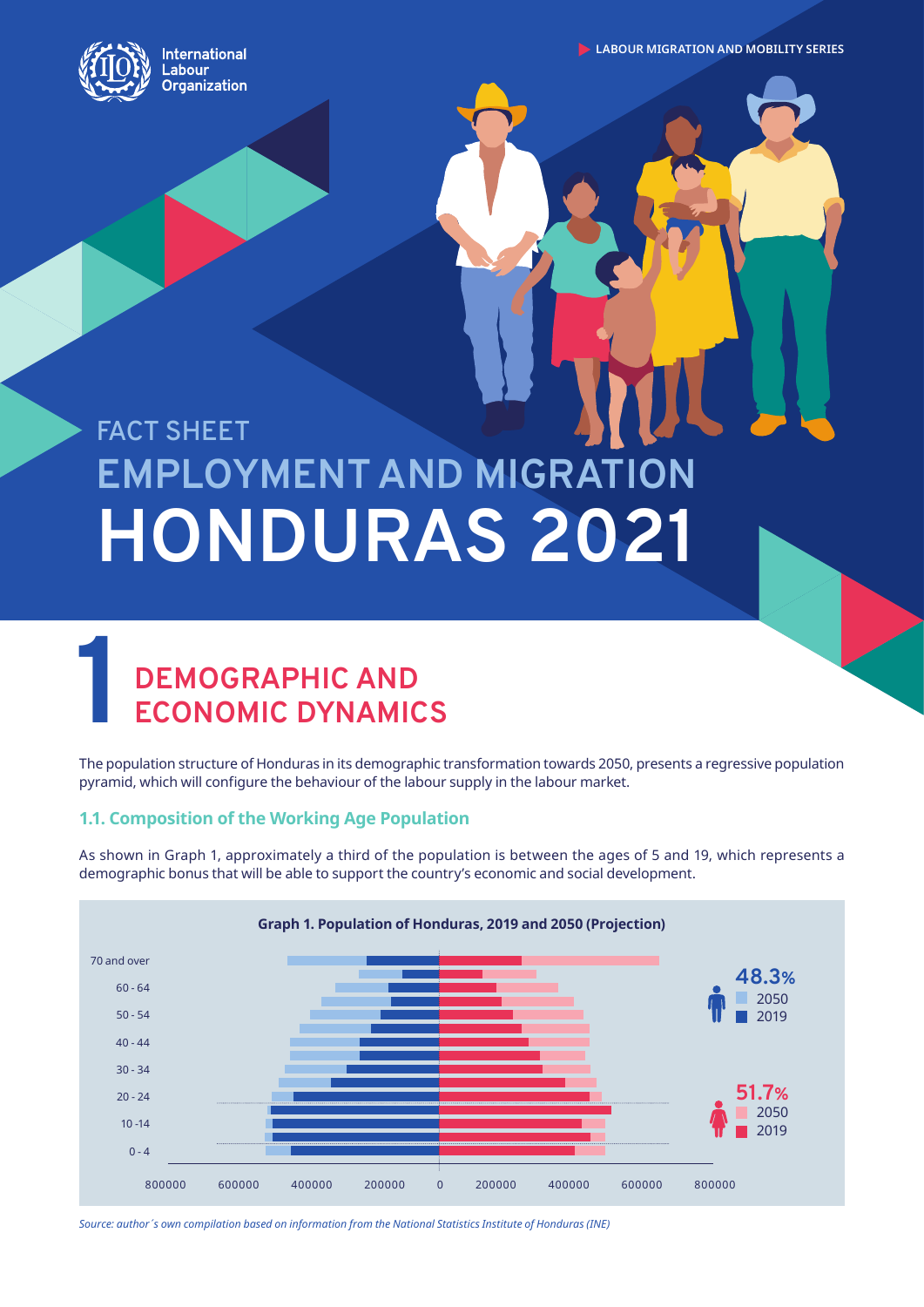The demographic dynamics of Honduras, with respect to the year 2050, show changes related to the aging of the population, with an increase in the average age of the population and its life expectancy at birth, given the proportion that adults will represent (38.3%). They will require an effective social protection system and the necessary resources for the generation of income in old age, given the increase in the aging index (53.9%) and the reduction of the dependency ratio (53.6%), as stated shown in Table 1.

| <b>Demographic Indicator</b> | 2019 | 2050 |
|------------------------------|------|------|
| Age groups (%)               |      |      |
| Children (0 - 14)            | 29.7 | 22.7 |
| Youth (15 - 29)              | 28.3 | 21.9 |
| Adults (30 - 59)             | 30.8 | 38.3 |
| Seniors (60 and over)        | 11.2 | 17.1 |
| Dependency ratio (%)         | 60.1 | 53.6 |
| <b>Median Age</b>            | 23.9 | 34.0 |
| Sex ratio (%)                | 93.2 | 94.3 |
| Aging Index (%)              | 25.9 | 53.9 |
| Gross birth rate (%)         | 21.9 | 15.2 |
| Global fertility rate (%)    | 2.5  | 2.2  |
| Gross mortality rate (%)     | 4.5  | 5.9  |
| Life expectancy at birth     | 76.4 | 81.2 |



*Source: author´s own compilation based on information from the National Statistics Institute of Honduras (INE)*

Based on information available for 2019 and 2020<sup>1</sup> of the Permanent Survey of Households and Multiple Purposes (EPHPM) of the National Institute of Statistics (INE), Table 2 shows a reduction in the employment-work ratio close to 1.2 %, which indicates that the economic system did not have sufficient capacity to create and absorb the contingents of people, who are capable and of age to access a job opportunity. This situation was worsened due to the health crisis of COVID-19.

#### **Table 2. Labour Market Indicators, 2019 and 2020. (Percentages)**

| <b>Indicator</b>                | 2019  | 2020  | Visible underemployment rate |
|---------------------------------|-------|-------|------------------------------|
| Labour force participation rate | 57.34 | 59.40 | 2.06                         |
| Employment-population ratio     | 54.07 | 52.91 | $-1.16$                      |
| Unemployment rate               | 5.70  | 10.91 | 5.21                         |
| Invisible underemployment rate  | 10.64 | 27.26 | 16.63                        |
| Visible underemployment rate    | 49.97 | 43.38 | $-6.58$                      |
| Inactivity rate                 | 42.66 | 40.60 | $-2.06$                      |

*Source: author´s own compilation based on information from the National Statistics Institute of Honduras (INE)*

1 For the calculation of the labour market indicators for 2020, the information from the EPHPM published on the INE website was taken into consideration,<br>since the database is not yet available to the public.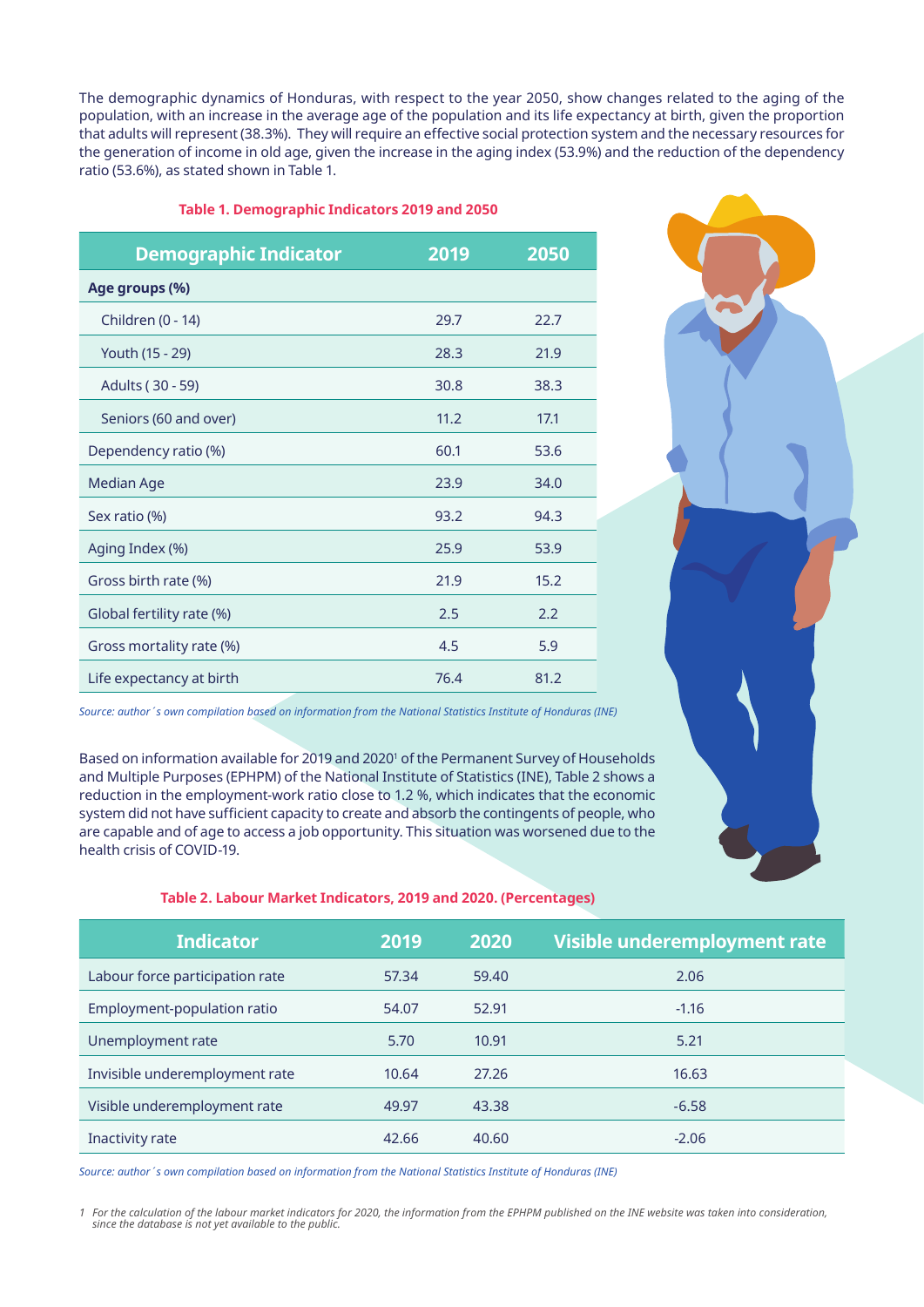The variation in labour market indicators is related, firstly, to the change in the age limit of the people who make up the workforce2 (which reduced the inactivity rate), and secondly, to the increase in the visible unemployment and underemployment rates.

In the case of underemployment, a generalized increase of 10.04% is observed between 2019 and 2020, which implies that a greater proportion of people were willing to work



**Given the reduction in employment between 2019 and 2020, there is an increase in the unemployment rate, which is influenced by the entry of people into the labour force (151,258) and the departure of a new contingent from the labor market (258,848) for various reasons, or a combined effect (9,277).**

**Table 3. Participation in the labour market by ages, 2019. (Percentages)** 

| <b>Ages</b> | <b>WAP</b> | EIP  | <b>EAP</b> |
|-------------|------------|------|------------|
| $10 - 14$   | 12.6       | 24.8 | 3.5        |
| $15 - 19$   | 13.8       | 18.4 | 10.3       |
| $20 - 24$   | 12.0       | 9.4  | 13.9       |
| $25 - 29$   | 9.4        | 6.1  | 11.9       |
| $30 - 34$   | 8.0        | 4.5  | 10.6       |
| $35 - 39$   | 7.3        | 4.1  | 9.7        |
| $40 - 44$   | 6.8        | 3.9  | 9.0        |
| $45 - 49$   | 6.2        | 3.6  | 8.1        |
| $50 - 54$   | 5.4        | 3.5  | 6.9        |
| $55 - 59$   | 4.6        | 3.7  | 5.2        |
| $60 - 64$   | 4.4        | 4.4  | 4.4        |
| $65 - 69$   | 3.2        | 3.8  | 2.8        |
| 70 and over | 6.3        | 9.9  | 3.7        |

*Source: author´s own compilation based on information from the National Statistics Institute of Honduras (INE)*

2 Between 2019 and 2020, the age limit of the people who make up the<br>workforce went from 10 years and over, to 15 years and over.<br>3 En este caso, el año 2019, se ha utilizado para desagregar esta informa-<br>ión, para efectos *considera a la PET desde los 10 años previo al cambio en el límite etario indicado previamente.* longer hours or compensate with another job for the reduction in working hours (visible underemployment), as opposed to the reduction in the percentage of people who are underutilized due to skills or productivity (invisible underemployment).

As shown in Table 3, according to INE data, in 20193, 38.3% of the Working Age Population (WAP) is between 10 and 24 years of age. When distributing this population group by activity, 43.3% are part of the Economically Inactive Population (EIP), and between the ages of 10 - 19 years, as people at these ages are normally preparing to enter into the job market.

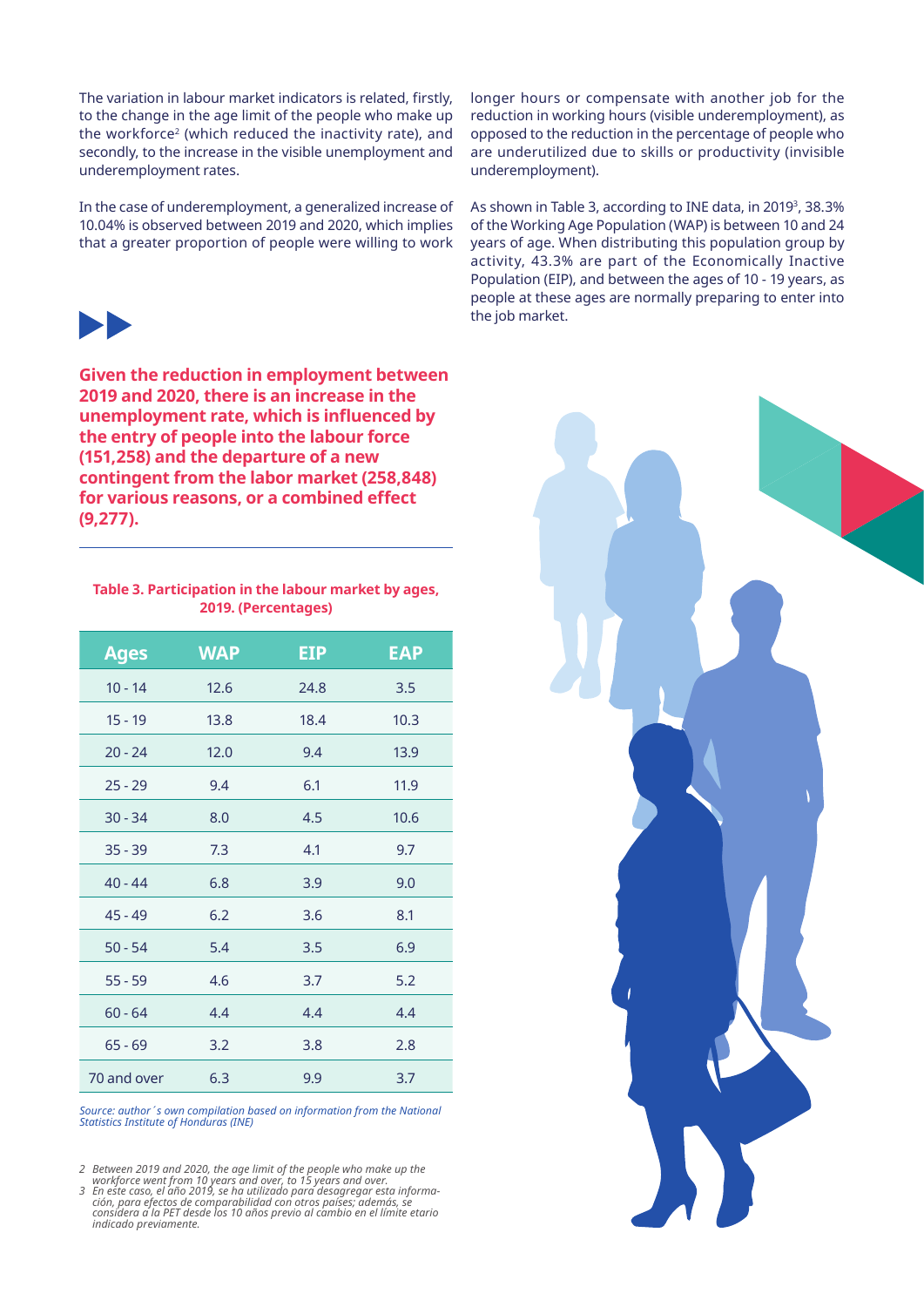In relation to the Economically Active Population (EAP), 34.4% are young people, and those between 20 and 24 years old represent the highest proportion of employment, unemployment and underemployment (visible and invisible), as shown in Table 4.

| <b>Ages</b> |      | <b>Employed Unemployed</b> | <b>Visible</b><br>underemployment | <b>Invisible</b><br>underemployment |
|-------------|------|----------------------------|-----------------------------------|-------------------------------------|
| $10 - 14$   | 3.7  | 0.1                        | 2.6                               | 0.9                                 |
| $15 - 19$   | 9.8  | 18.4                       | 12.8                              | 8.5                                 |
| $20 - 24$   | 13.0 | 29.5                       | 13.8                              | 14.4                                |
| $25 - 29$   | 11.6 | 17.3                       | 10.9                              | 13.2                                |
| $30 - 34$   | 10.5 | 11.1                       | 11.9                              | 11.1                                |
| $35 - 39$   | 9.8  | 8.7                        | 8.0                               | 10.8                                |
| $40 - 44$   | 9.3  | 5.4                        | 11.0                              | 9.2                                 |
| $45 - 49$   | 8.4  | 3.9                        | 9.8                               | 7.9                                 |
| $50 - 54$   | 7.2  | 2.4                        | 6.3                               | 7.5                                 |
| $55 - 59$   | 5.4  | 1.1                        | 5.3                               | 5.4                                 |
| $60 - 64$   | 4.6  | 1.0                        | 4.0                               | 4.7                                 |
| $65 - 69$   | 3.0  | 0.5                        | 2.5                               | 2.9                                 |
| 70 and over | 3.9  | 0.6                        | 1.3                               | 3.6                                 |

#### **Table 4. Labour Market Indicators by ages, 20194. (Percentages)**

*Source: author´s own compilation based on information from the National Statistics Institute of Honduras (INE)*

In Table 4, it is observed that as people age, they represent a lower proportion of the occupation in the labour market, and they are more likely to be invisibly underemployed, that is, to find themselves in low-productivity, occupations where their educational level is not put to use, they have inadequate skills, or their studies or skills are not equated with the demands of the position.

In relation to underemployment by age ranges, underemployed persons due to insufficient hours (visible) are concentrated in the age range from 15 to 24 years and 30 to 34 years, and represent 38.4% of the total of the occupation. While in invisible underemployment this is concentrated between the ages of 20 to 34 years (38.7%), showing that mainly young people are prone to be employed in these conditions.

Therefore, the adoption of public policy initiatives aimed at improving working conditions and creating jobs for people, should seek to take advantage of the demographic bonus in the coming years, to guarantee an effective development process, promoting the improvement in the labour conditions to ensure that underemployed people have access to decent work.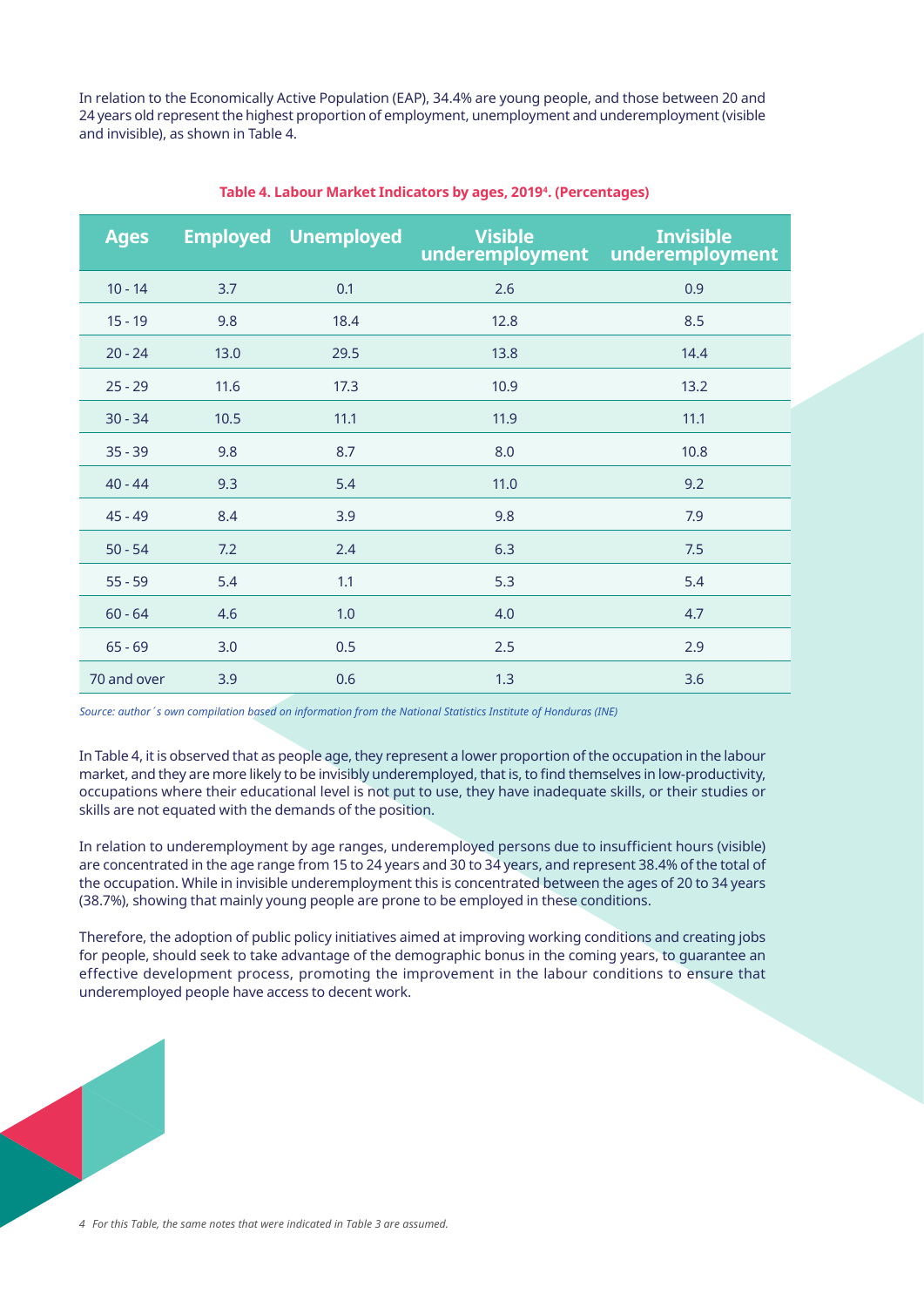**78.5%**

**10.1%**

## **General information (2020)**



5 The information used for this section was obtained from the following sources: a) Overview of the Stock of International Migrants 2020, from the United<br>Nations Department of Economic and Social Affairs; b) Comprehensive

**3.9%**

**7.5%**

abroad.

the Honduran population migrates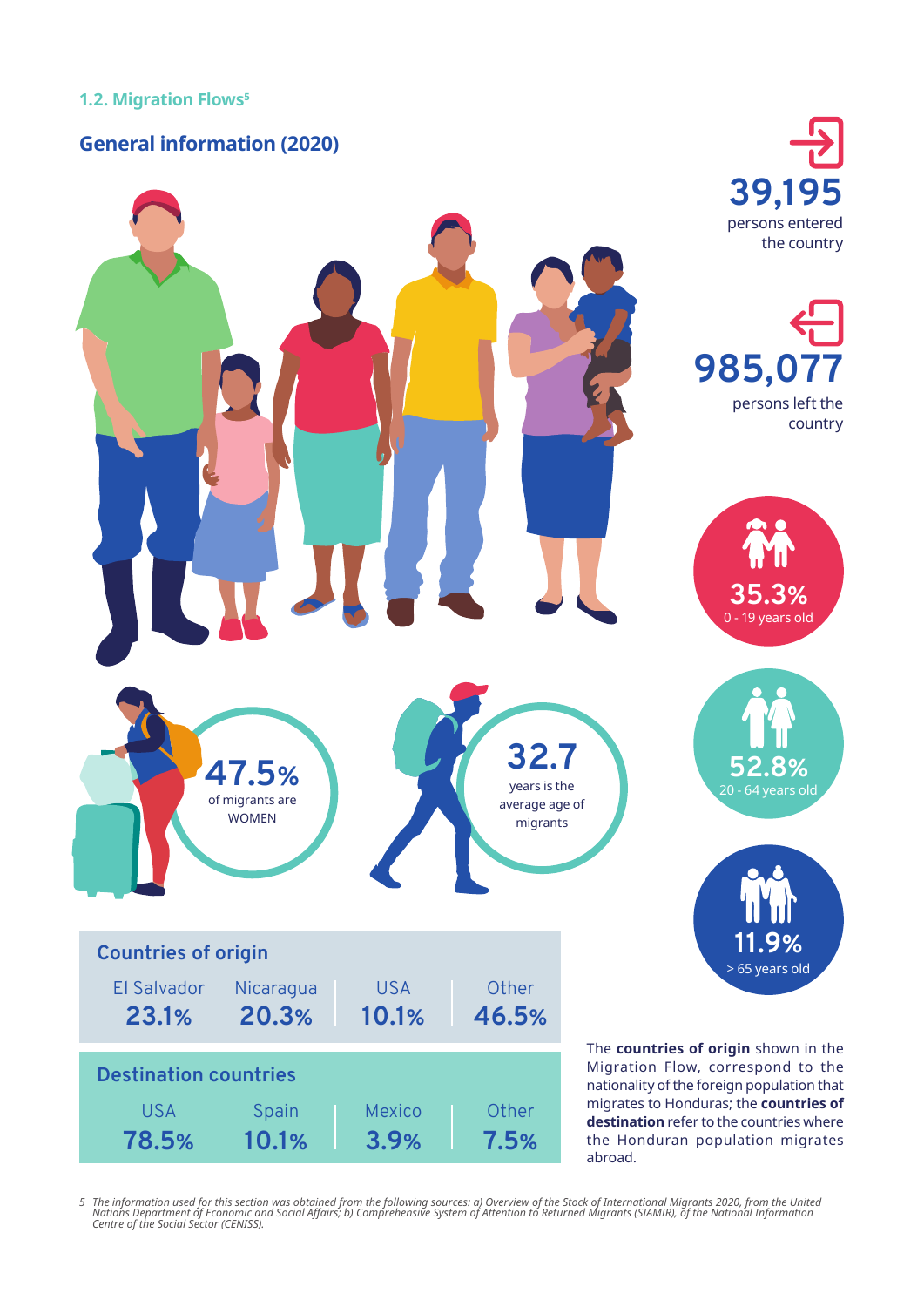## **Return migrants (2020)**



| <b>UNITED STATES</b>            | <b>MEXICO</b>                   | <b>GUATEMALA</b>              |
|---------------------------------|---------------------------------|-------------------------------|
| Men: 10,362                     | Men: 13,655                     | Men: 60                       |
| Women: 1,635                    | Women: 2,718                    | Women: 82                     |
| Boys: 1,255                     | Boys: 2,349                     | <b>Boys: 196</b>              |
| <b>Girls: 654</b>               | Girls: 1,135                    | Girls: 89                     |
| Accompanied children: 798       | Accompanied children: 1,712     | Accompanied children: 104     |
| Non accompanied children: 1,111 | Non accompanied children: 1,772 | Non accompanied children: 181 |

Cortés

Comayagua

**53.5%** Of the return migrant children travels the migration path "non-accompanied"

**64.7%**

of return migrant children travels the migration path "non accompanied" and in groups of migrants

According to data from the National Centre for Social Sector Information (CENISS), when disaggregating return migrants by department of origin, in 2020, the following stand out: Cortés (22.8%), Francisco Morazán (12.0%), Yoro (10.0%), Comayagua (7.5%), and Atlántida (6.3%); which concentrate 58.6% of the return migrants mainly from the United States and Mexico.

In 2020, the highest proportion of returns occurred in the months of January and February (41.9%), mainly from Mexico.

Likewise, 4,668 people began their migratory process traveling in a group, and were return from the United States, Mexico and Guatemala, see the table beside.

## **Return migrants who travelled in groups (2020)**

Francisco Morazán

Yoro

|                          | <b>UNITED</b><br><b>STATES</b> | <b>MEXICO</b> | <b>GUATEMALA</b> |
|--------------------------|--------------------------------|---------------|------------------|
| Men                      | 156                            | 3,283         | 60               |
| Women                    | 35                             | 458           | 32               |
| <b>Boys</b>              | 34                             | 342           | 94               |
| Girls                    | 17                             | 107           | 32               |
| <b>Total</b>             | 242                            | 4,190         | 218              |
| Accompanied children     | 23                             | 148           | 50               |
| Non accompanied children | 28                             | 301           | 76               |
| Children total           | 51                             | 449           | 126              |
|                          |                                |               |                  |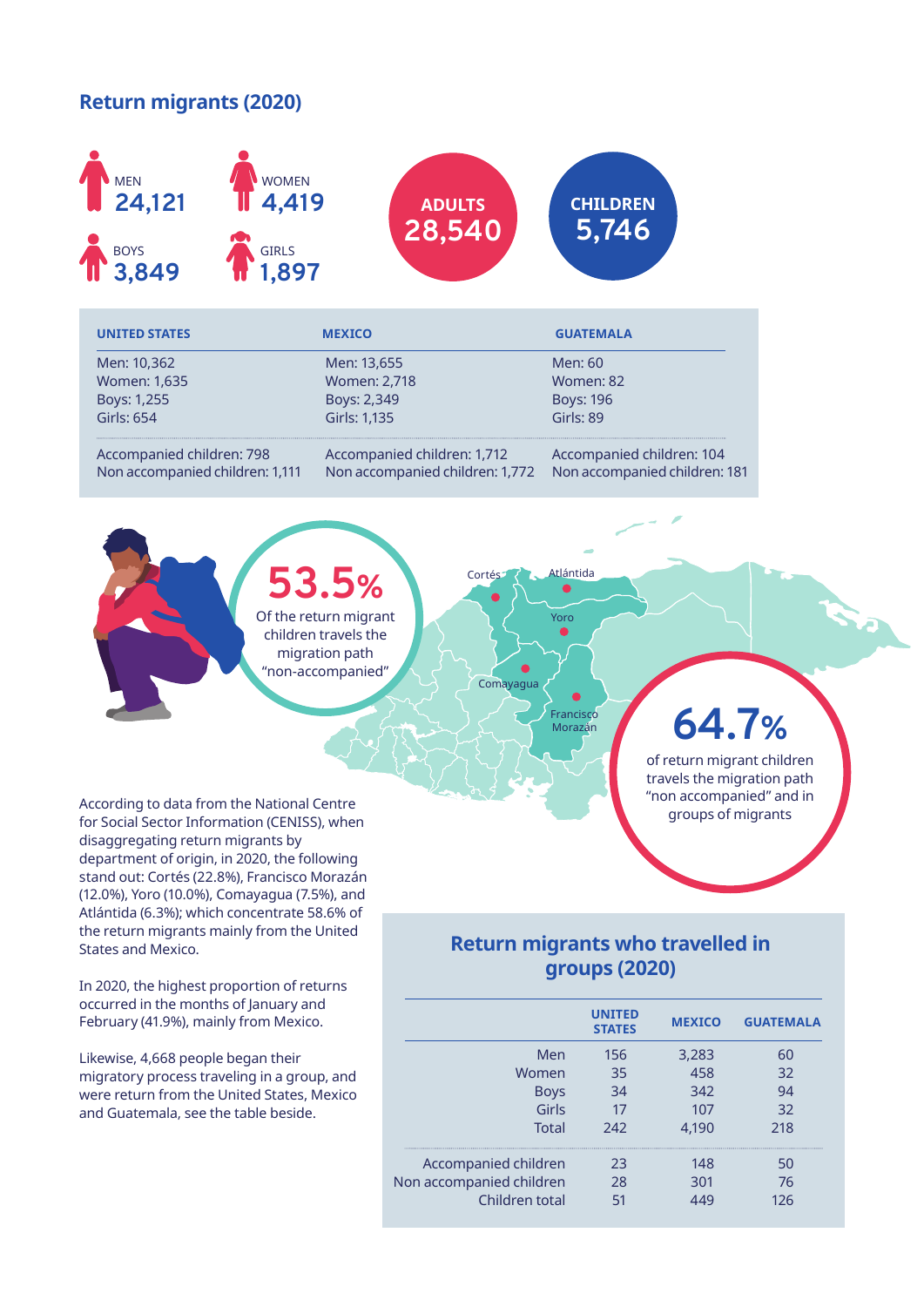### **1.3. Macroeconomic Context**

During 2016-2020, there has been an economic slowdown in the growth rates of the Gross Domestic Product (GDP) of 2.7% in 2019, due to the reduction in investment (in machinery and public infrastructure) and credit dedicated to consumption and housing, as indicated by the Economic Commission for Latin America and the Caribbean (ECLAC), and by the economic effects of the COVID-19 pandemic in 2020, which places the country's growth at a value of -9.0, as presented in Graph 2.



*Source: author´s own compilation based on information from the Central Bank of Honduras.*

Likewise, in Table 5, a reduction in the behaviour of exports and imports with respect to GDP is observed, which present a variation of -7.5 and -6.6 percentage points respectively, showing a decrease in trade openness of 14.1%, due to the lower dynamism of foreign trade, related to the closing of borders that was carried out as a measure to contain the spread of COVID-19, by interior of countries.

Likewise, in this period a variation of 5.7% of the participation of international remittances in the economy is shown, going from 17.7% in 2016 to 23.4% in 2020, making them an important external flow for economic growth and development.

#### **Table 5. Macroeconomic Indicators 2016-2020. (Percentages)**

| <b>Indicators</b>      | 2016   | 2017   | 2018   | 2019   | 2020   |
|------------------------|--------|--------|--------|--------|--------|
| Exports/GDP            | 42.7   | 43.1   | 41.5   | 39.9   | 35.2   |
| Imports/GDP            | 57.1   | 58.7   | 62.1   | 58.1   | 50.5   |
| Remittances/GDP        | 17.7   | 18.6   | 19.8   | 21.4   | 23.4   |
| Tax Load               | 18.9   | 18.2   | 18.4   | 18.3   | 15.5   |
| <b>Tax Deficit/GDP</b> | $-0.5$ | $-0.8$ | $-0.9$ | $-0.9$ | $-5.5$ |
| <b>Total Debt/GDP</b>  | 46.3   | 47.4   | 48.5   | 48.6   | 58.9   |
| Foreign Debt/GDP       | 3.4    | 3.7    | 3.6    | 3.4    | 3.1    |

*Source: The author´s own compilation based on information from the Central Bank of Honduras and the Ministry of Finance.*







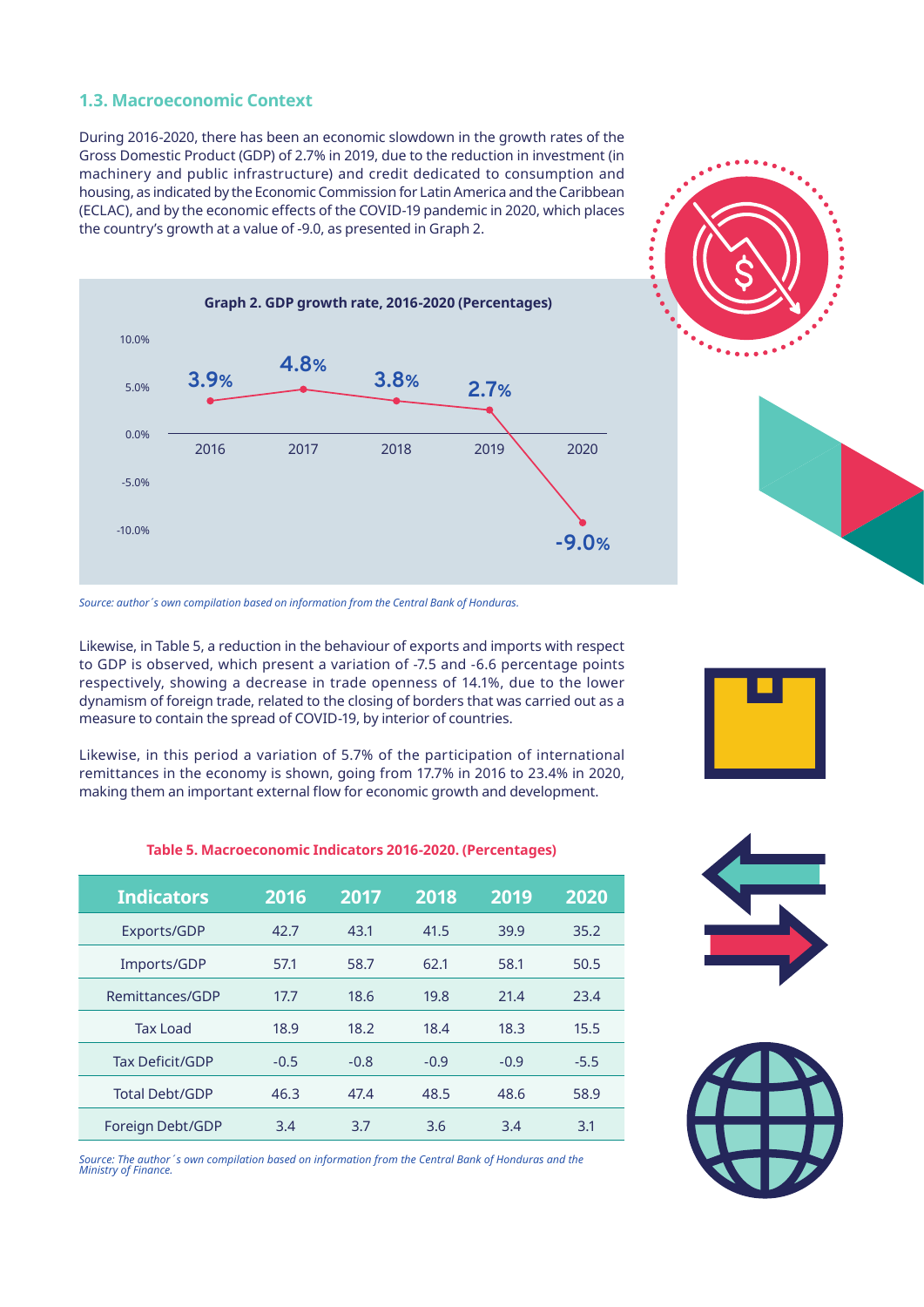Regarding the behaviour of public finances of the Non-Financial Public Sector, according to data from the Ministry of Finance (SEFIN), the country's tax burden has remained relatively stable, since the percentage variation in the period is -0.6%, inducing to a minimum reduction in tax collection, going from 18.9% to 18.3%, in the period 2016-2019, except for the year 2020, which stood at 15.5%. This has influenced the behaviour of the fiscal deficit, which was relatively stable in that period, unlike in 2020, when the value was 5.5%, due to the economic support provided to the population to reduce the economic effects of the COVID-19 at the household level.

Based on the above, the financing of the fiscal deficit has increased the volume of the total public debt of the Non-Financial Public Sector as a proportion of GDP, which in the 2016-2020 period, which presents a variation of 12.6 percentage points, from 46.3 % to 58.9%, despite the reduction in external debt as a proportion of GDP.

On the other hand, when analysing the productive structure of the country, specifically in the year 2020, it is observed that the sectors that make a greater contribution to national production and economic growth are: manufacturing industries (16.0%), wholesale and retail trade, and vehicle maintenance and repair (14.1%), agriculture, livestock, forestry and fishing (12.1%), teaching services (7.5%), and financial intermediation (6.2%) (See Graph 3).

Together, these sectors contribute approximately 56.0% of national production, showing a predominance of economic activities related to the tertiary sector (commerce and services). Therefore, it would be expected that the distribution of employment in the different branches of economic activity is related to this structure.



**Graph 3. GDP Distribution by economic activity branch, 20201/ (Percentages)**

*Source: Author´s own compilation based on information from the Central Bank of Honduras. 1/ This information was calculated based on data from the GDP at current prices.*

> Regarding the poverty situation, according to data from the EPHPM, in the period 2015-20196, there has been a reduction in the number of people living in poverty; while n 2015, 68.7% was below the national poverty threshold, and 44.7% was categorized in extreme poverty. For the year 2019, these indicators were 64.7% and 41.7% respectively. However, during this period there has been an increase in the Gini Index, which has increased from 0.506 in 2015 to a value of 0.525 in 2019, equivalent to an average annual growth of 0.9%.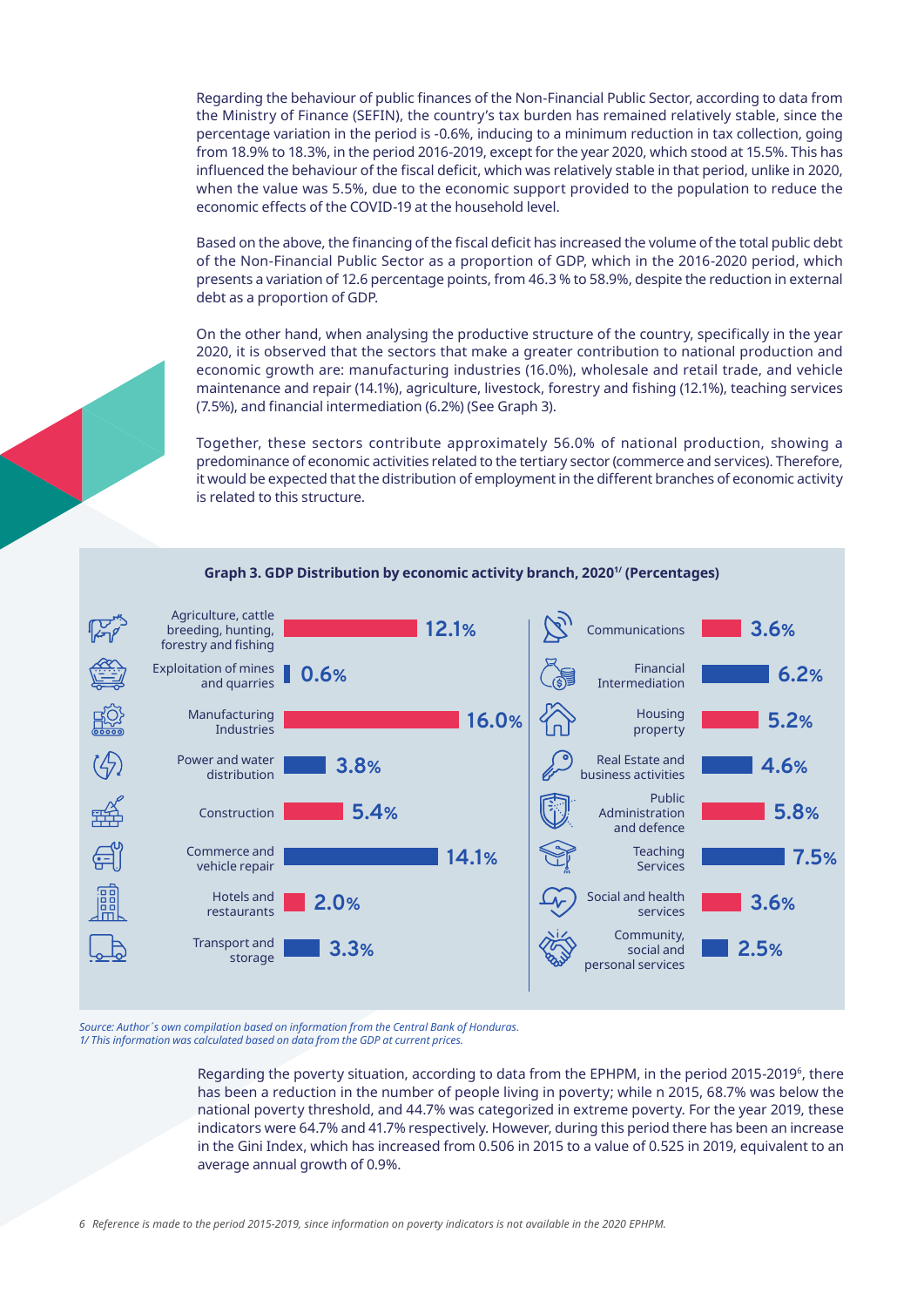# **2 MAINSTREAMING FORMAL EMPLOYMENT**

This section presents information about the distribution of people employed in the labour market, under the main categories of economic activity, occupation, education, and access and use of technology; as well as the distribution of people in the social security system, based on their affiliation and contribution to the Honduran Social Security Institute (IHSS).

## **2.1. Work and technology**

In general terms, the composition of the employed population by branch of economic activity, occupational groups and educational level is presented in Table 6.

#### **Table 6. Generalities of the labour market, 2019**

| <b>Categories</b>                                     | <b>Quantities</b> | <b>Percentages</b> |
|-------------------------------------------------------|-------------------|--------------------|
| <b>Branches of activity</b>                           |                   |                    |
| Agriculture, cattle breeding, forestry and<br>fishing | 1,212,269         | 30.5               |
| Commerce and vehicle repair                           | 537,061           | 13.5               |
| <b>Manufacturing Industries</b>                       | 762,786           | 19.2               |
| <b>Occupation Groups</b>                              |                   |                    |
| <b>Basic occupations</b>                              | 881,368           | 22.1               |
| Service and trade workers                             | 598,078           | 15.0               |
| Officials, artisans and operators                     | 1,074,667         | 27.0               |
| <b>Education Level</b>                                |                   |                    |
| No level                                              | 335,016           | 8.4                |
| Primary                                               | 2,077,878         | 52.2               |
| Secondary                                             | 1,104,890         | 27.8               |
| Higher                                                | 439,931           | 11.1               |
| <b>Underemployment</b>                                |                   |                    |
| Visible Underemployment                               | 423,257           | 10.6               |
| Invisible Underemployment                             | 1,988,597         | 50.0               |
| <b>Total employed persons</b>                         | 3,979,762         | 100.0              |

*Source: author´s own compilation based on information from the National Statistics Institute of Honduras (INE).*

When focusing the analysis on occupational groups, it is possible to characterize people, based on their educational levels and age groups, and to outline the technical skills required in each one, and the concentration of people in these profiles, such as shown in Table 7.



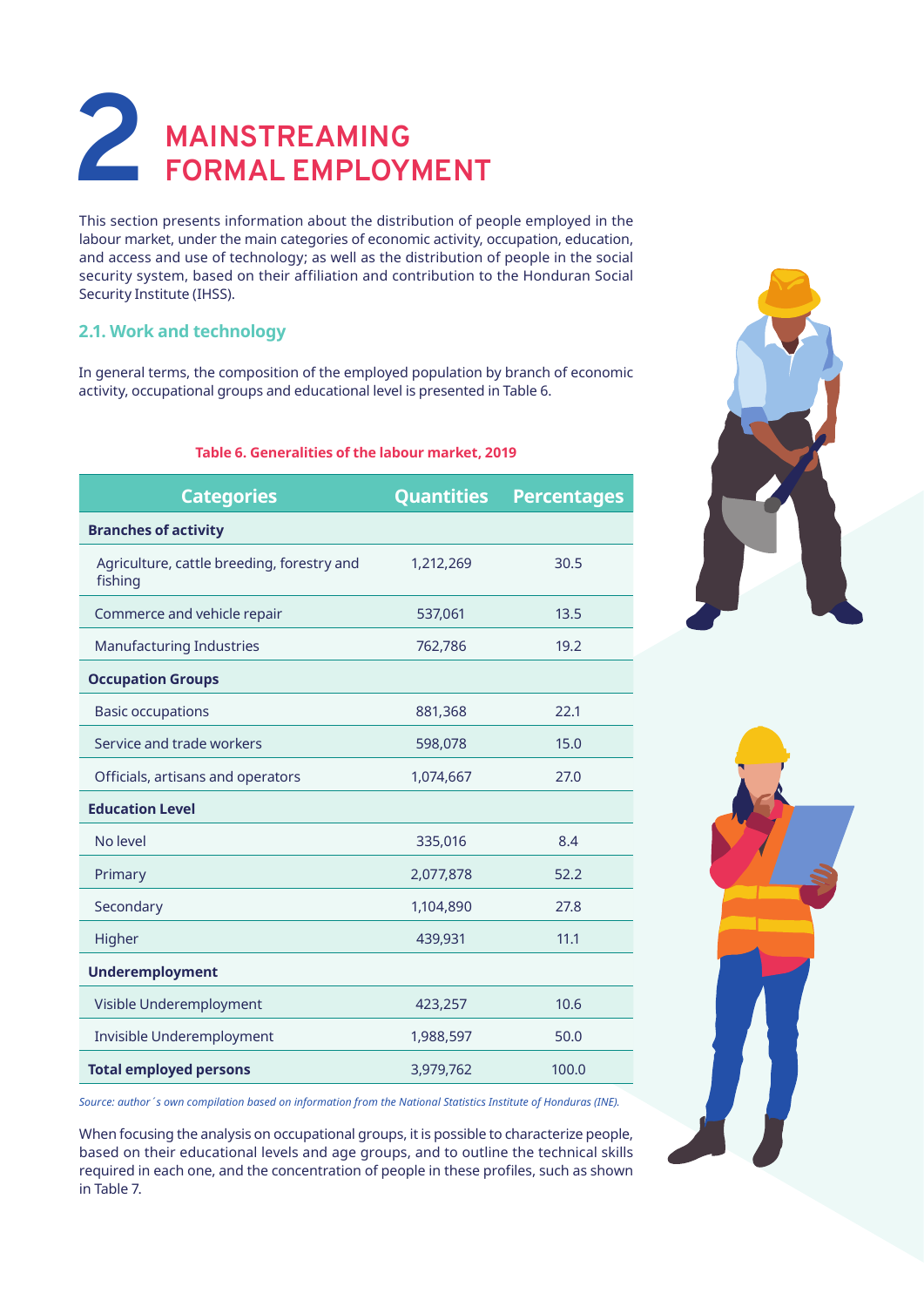#### **Table 7. Technical Characterization of the occupations, 2019**

| <b>Occupations</b>                        | <b>Characterization</b>                                                                                                                                                                                |
|-------------------------------------------|--------------------------------------------------------------------------------------------------------------------------------------------------------------------------------------------------------|
| <b>Basic occupations</b>                  | People who mostly have a primary education level, and are between<br>the ages of 15 and 19.                                                                                                            |
| Service and trade workers                 | In particular, people between 20 and 29 years of age who have a<br>secondary education level and those between 40 and 44 years of age<br>who have a primary education level.                           |
| Officials, operators and artisans         | Mainly, it concentrates people between the ages of 35 and 39, who<br>have a primary education level. In addition, it includes people between<br>20 and 24 years old, with a secondary education level. |
| Farmers and agricultural workers          | Predominance of people with a basic education level, who are aged 40<br>to 49 years.                                                                                                                   |
| Technicians and mid-level professionals   | Regularly, they are people with a secondary education level, and are<br>between 20 and 24 years old.                                                                                                   |
| Machinery operators and assemblers        | It concentrates people who have a primary education level, who are<br>aged 40 to 44 years. In addition, it includes people between 25 and 29<br>years old, with a secondary education level.           |
| Professionals, scientists and technicians | Predominance of people with a higher educational level, whose ages<br>are between 25 and 29 years old.                                                                                                 |
| Administrative support personnel          | Prevalence of people with a secondary education level, aged between<br>20 and 24 years.                                                                                                                |
| Directors and managers                    | In particular, they are people with a higher education level, who are in<br>the ages of 30 to 34 years.                                                                                                |
| Military occupations                      | Mainly, they are people between 20 and 24 years of age, who have a<br>primary education level.                                                                                                         |

*Source: author´s own compilation based on information from the National Statistics Institute of Honduras (INE).*

Given the characterization of people by type of occupation, it is possible to establish a link with their access and use of technology, and to identify the occupational profiles that correspond to the use of electronic devices and the internet, as shown in Table 8.



#### **Table 8. Access and use of technology, 2019**

*Source: author´s own compilation based on information from the National Statistics Institute of Honduras (INE).*

Based on information from the INE, the total number of employed persons who access the internet do so mainly through their mobile phones (95.6%), especially in their homes (48.5%) and to communicate by mail or chat (88.7%).

The frequency with which employed people use the internet is at least once a day (67.7%), and the most representative occupations are service and trade workers (18.0%); officers, operators and artisans (9.4%);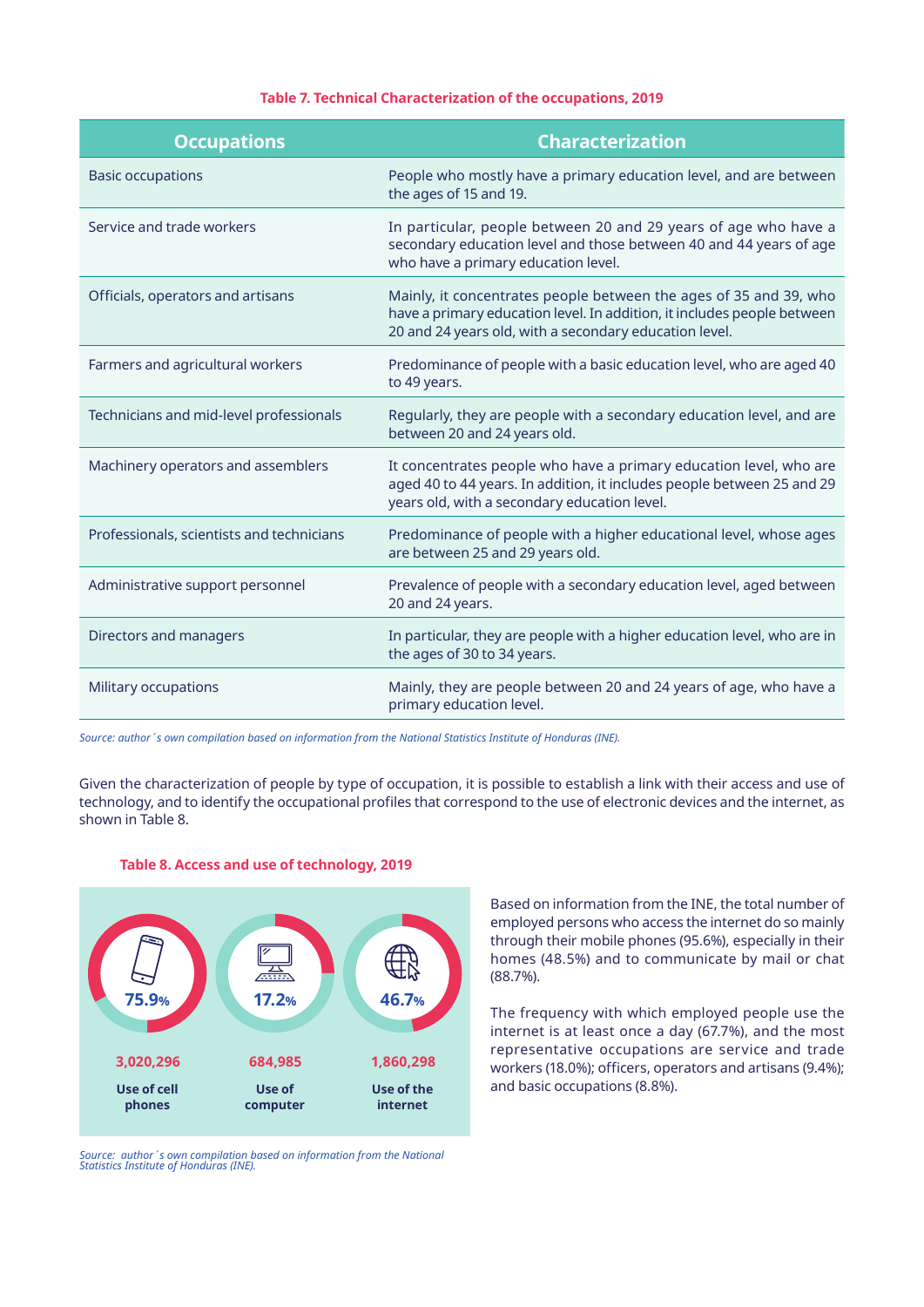### **2.2. Social protection**

Regarding the participation of employed persons in the social security system, according to data from the INE and statistical information from the IHSS, 20.2% is affiliated and contribute to the health care, social security and professional risks regime. The coverage rates by regime are presented in Graph 4.

In this case, data corresponding to the National Institute of Retirement and Pension of the Employees and Officials of the Executive Power (INJUPEMP), National Institute of Prevision of the Magisterium (INPREMA), Institute of Social Welfare of the Employees of the National Autonomous University are not included Honduras (INPREUNAH) and the Instituto de Previsión Militar (IPM) due to the availability of the corresponding statistical information, and the proportion that it represents within the social security system.



On the other hand, based on information from the IHSS, it during 2019, the distribution of contributors to social security schemes by cities is estimated as shown in Table 10.



*Source: author´s own compilation based on information from the Honduran Institute of Social Security (IHSS).*

# **Coverage cities Health Social Provision Professional Risks** Central District 42.0 30.2 40.1 San Pedro Sula 24.8 30.3 25.8 Choloma 7.0 9.0 7.4 Villanueva 5.6 7.1 5.8 La Ceiba 3.0 3.2 2.9 Other 17.7 20.2 18.1 Total 100.0 100.0 100.0 100.0

**Table 10. Main cities covered by provision regime, 2019. (Percentages)**

*Source: author´s own compilation based on information from the Honduran Institute of Social Security (IHSS)*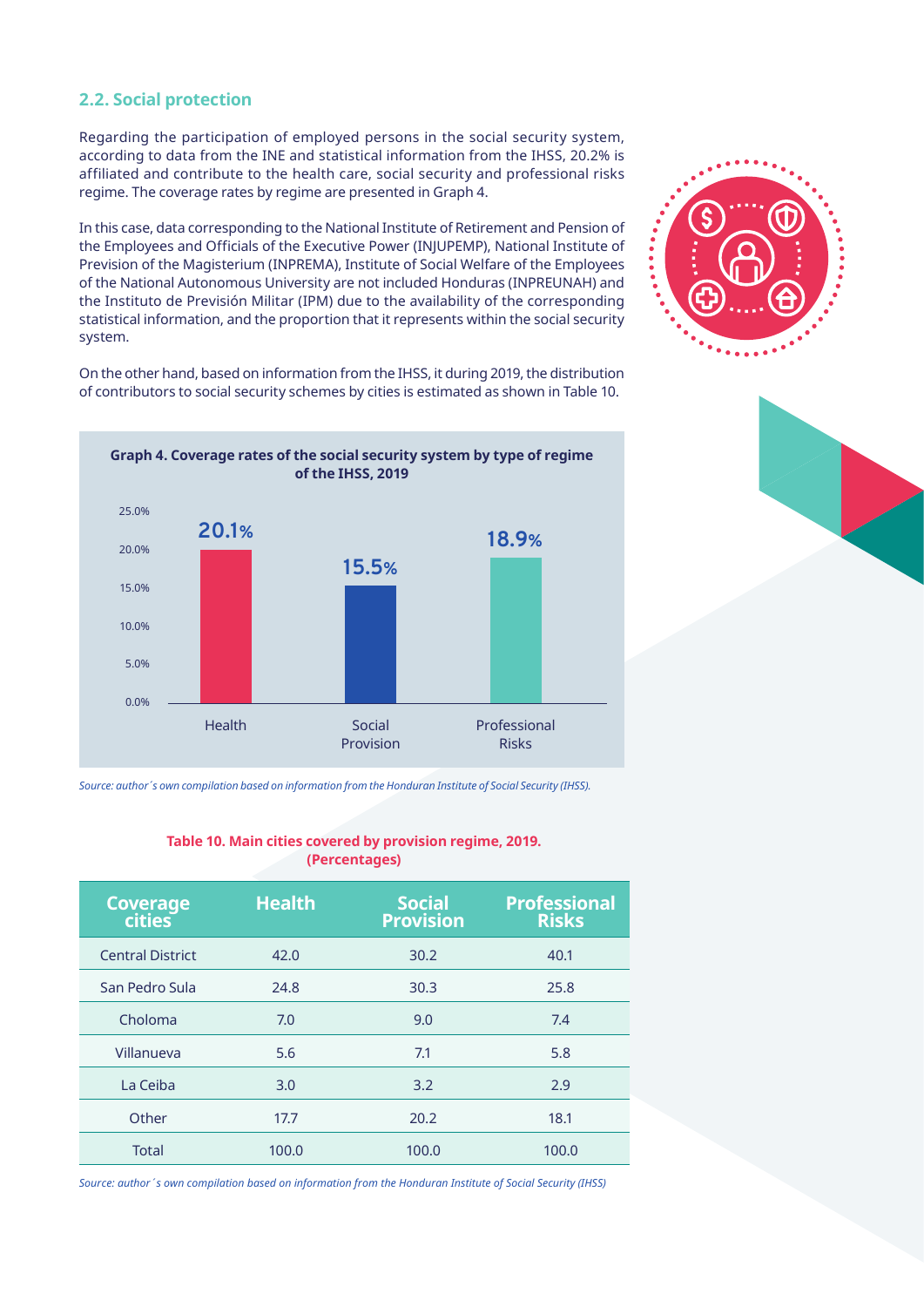# **3** CAPACITY DEVELOPMENT OF VULNERABLE GROUPS **OF VULNERABLE GROUPS**

This section briefly presents the main labour market indicators for vulnerable population groups such as women and young people.

### **3.1. Participation of groups in condition of vulnerability in the labour market**

# **Women (2019)**



# **General Indicators %** WAP participation rate 41.4 Employment-population ratio 38.0 Unemployment rate 8.1 Visible underemployment rate 16.4 Invisible underemployment rate 39.3 Inactivity rate 58.6

**LABOUR MARKET INDICATORS ON WOMEN**





#### **FEMALE OCCUPATION BY MAIN OCCUPATIONAL GROUP**

| <b>Occupation group</b>                    | %    |
|--------------------------------------------|------|
| Service and retail workers                 | 35.1 |
| <b>Basic occupations</b>                   | 19.0 |
| Officials, operators and artisans          | 14.7 |
| Professionals, scientific and technical    | 7.6  |
| Technicians and mid-level<br>professionals | 64   |

*Source: author´s own compilation based on information from INE*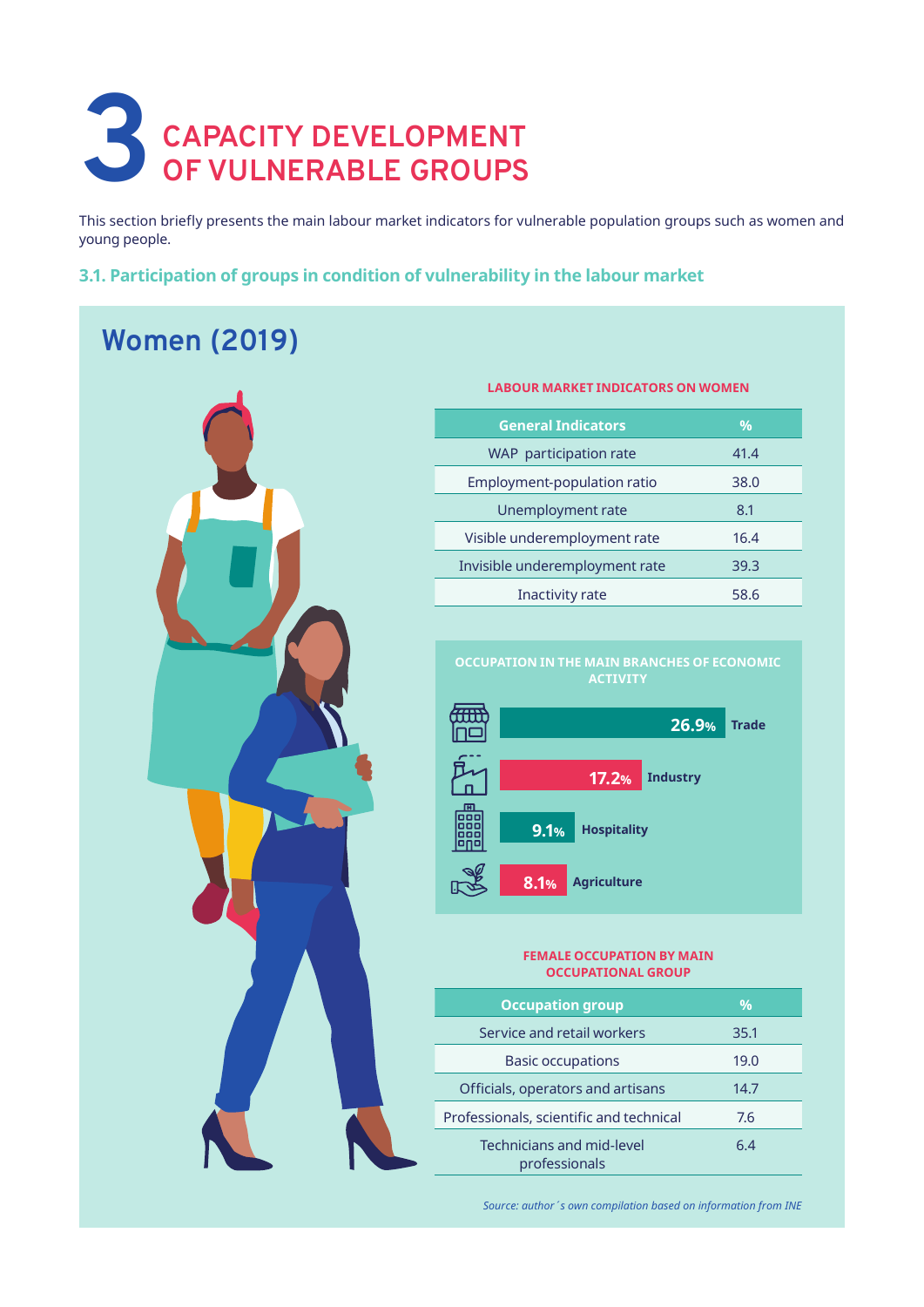# **Young Persons (2019)**

#### **YOUTH LABOUR MARKET INDICATORS**

| <b>General Indicators</b>      | $\frac{0}{0}$ |  |
|--------------------------------|---------------|--|
| WAP participation rate         | 59.0          |  |
| Employment-population ratio    | 52.9          |  |
| Unemployment rate              | 10.3          |  |
| Visible underemployment rate   | 11.5          |  |
| Invisible underemployment rate | 52.3          |  |
| Inactivity rate                | 41.0          |  |
|                                |               |  |



#### **OCCUPATION BY MAIN OCCUPATIONAL YOUTH GROUP**

| <b>Occupation Groups</b>                | $\%$ |
|-----------------------------------------|------|
| <b>Basic occupations</b>                | 36.2 |
| Service and retail workers              | 19.6 |
| Officials, operators and artisans       | 12.9 |
| Farmers and agricultural workers        | 6.4  |
| Technicians and mid-level professionals | 5.8  |
|                                         |      |

*Source: author´s own compilation based on information from the INE*



### **3.2. Approach**

Based on the analysis of economic, migratory and labour market behaviour in Honduras, the International Labour Organization (ILO) supports the design and formulation of public policies aimed at creating job opportunities based on decent work and the promotion of regular and equitable migration for all people.

In this sense, the approach to tackle the root causes of migration must consider the entire migratory cycle, as well as the creation of new job opportunities (national and regular migration) to generate the conditions that reduce the propensity of people to migrate irregularly.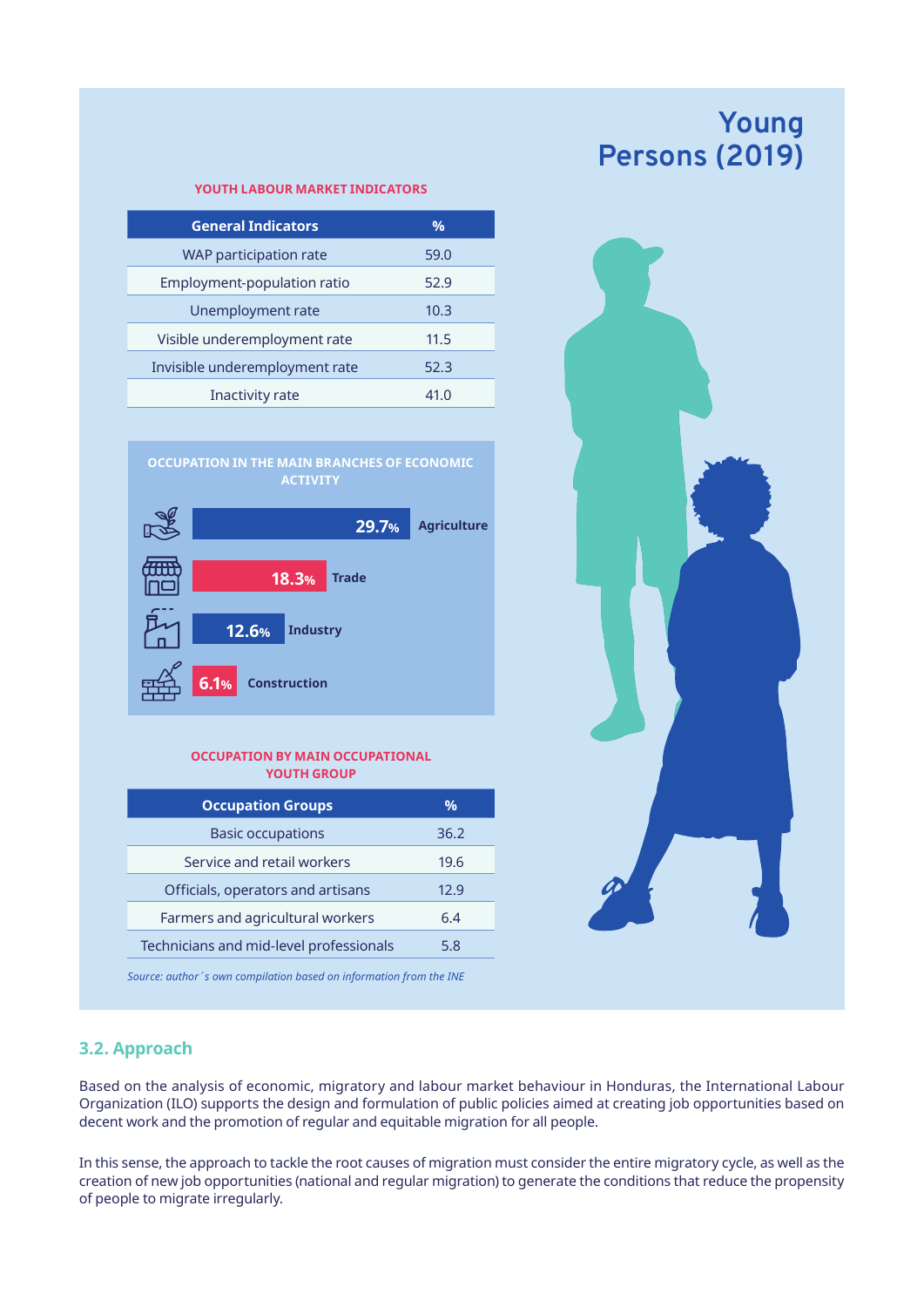The ILO strategy to help mitigate the causes of irregular migration, as well as to promote safe, orderly and regular labor migration, with decent work at the centre, takes into consideration the following areas of action:



**Employment and productive development.** Aimed at promoting the guarantee of workers´ rights, through the improvement of their working conditions and the strengthening of current legislation on the subject, to enhance access to decent work; as well as support for the creation and strengthening of productive enterprises (micro, small and medium enterprises) as energizers of economic growth processes.



**Regular migration and labour mobility.** Addressing the root causes of migration through the establishment of conditions and opportunities that allow linking labour market policies with regular migration. Therefore, the participation of actors in the world of work (government institutions, employers 'organizations, and workers' organizations), as well as actors related to migration (Ministry of Foreign Affairs and Cooperation, and recruitment agencies) is important to promote the design of public policies aimed at fair recruitment, based on ILO´s International Labour Standards.



**Support for groups in vulnerable conditions.** Develop public policy initiatives aimed at strengthening labour market conditions, which allows access to paid job opportunities or through the generation of productive enterprises, which encourages women and young people´s participation. Likewise, emphasis should be placed on formulating initiatives that protect unaccompanied migrant children, as well as on the identification and support of return migrants with disabilities, in accordance with current international and national regulatory frameworks on these issues.

**Social and economic reintegration.** Aimed at promoting the integration of working people with their communities of origin, through public policies that allow the use and certification of labour skills and abilities (acquired abroad), especially in the return phase, through the provision of this type of services, in a decentralized way; to minimize disparities and develop mutual trust. The objective should focus on the generation of conditions that promote the roots of return migrants, to reduce their propensity to start the migratory cycle again, while it is important to develop initiatives that facilitate the elimination of stigmas for return migrants, in coordination with Employers' Organizations and other actors.

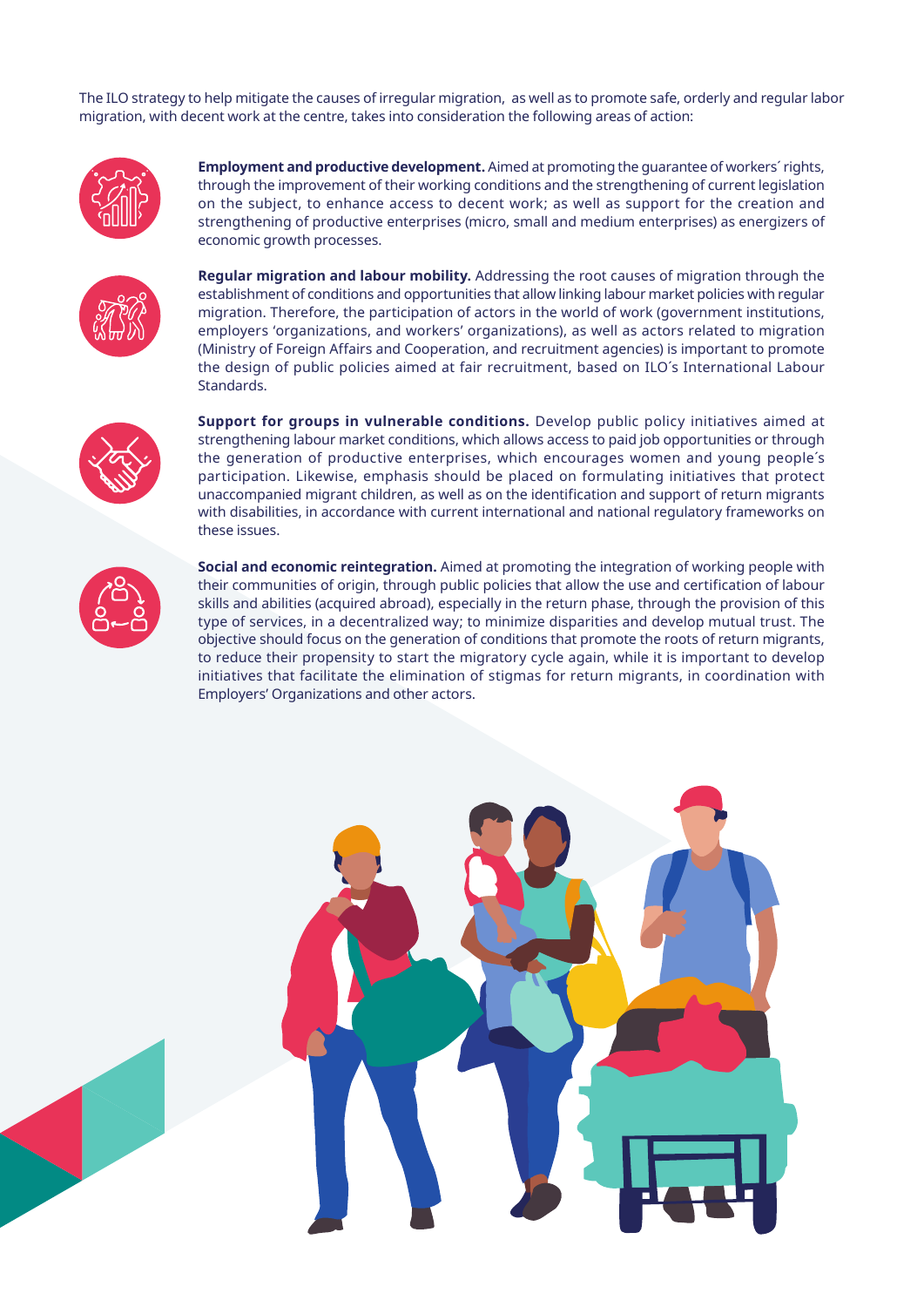# **BIBLIOGRAPHY**

- Banco Central de Honduras (BCH) (2021) *Producto Interno Bruto Anual (Base 2000)*. BCH. Tegucigalpa, Honduras. [Online] Available at: https://www.bch.hn/estadisticas-y-publicaciones-economicas/sector-real/cuentas-nacionalesanuales/producto-interno-bruto-(base-2000)
- Banco Central de Honduras (BCH) (2021) *Balanza de transferencias.* BCH. Tegucigalpa, Honduras. [Online] Available at: https://www.bch.hn/estadisticas-y-publicaciones-economicas/ sector-externo/balanza-de-pagos/ cuenta-corriente/transferencias-corrientes
- Centro Nacional de Información del Sector Social (CENISS) (2021) *Sistema Integral de Atención al Migrante Retornado (SIAMIR).* Tegucigalpa, Honduras. [Online] Available at: https://www.ceniss.gob.hn/migrantes/ MigrantesEstadisticas. aspx
- Economic Commission for Latin America and the Caribbean (ECLAC) (2020) *Estudio Económico de América Latina y el*  Caribe 2020: principales condicionantes de la políticas fiscal y monetaria en la era pospandemia de COVID-19. CEPAL. Santiago, Chile. [Online] Available at: https://www.cepal.org/es/publicaciones/46070-estudio-economico-americalatina-caribe-2020-principales-condicionantes
- Department of Economic and Social Affairs (DESA) (2021) *International migrant stock 2020.* Division of Population of the DESA, Organization of the United Nations. [Online] Available at: https://www.un.org/ development/desa/ pd/content/international-migrant-stock
- Instituto Hondureño de Seguridad Social (IHSS) (2021) *El IHSS en cifras 2005-2020.* IHSS. Tegucigalpa, Honduras. [Online] Available at: https://www.ihss.hn/index.php/el-ihss-en-cifras-2005-2020/
- Instituto Nacional de Estadística (INE) (2013) *Proyección de población 2013-2050.* Tegucigalpa, Honduras. [Online] Available at: https://www.ine.gob.hn/publicaciones/Censos/Censo\_2013/09 Tomo-IX-Proyecciones-de-Poblacion/ Cuadros%20xls/4.pdf
- Instituto Nacional de Estadística (INE) (2020) *Encuesta Permanente de Hogares de Propósitos Múltiples 2019.* Base de datos del INE. Tegucigalpa, Honduras. [Online] Available at: https://www.ine.gob.hn/V3/ephpm/
- Instituto Nacional de Estadística (INE) (2021) Encuesta Permanente de Hogares de Propósitos Múltiples 2020. Base de datos del INE. Tegucigalpa, Honduras. [Online] Available at: https://www.ine.gob.hn/V3/ephpm/
- Secretaría de Finanzas (SEFIN) (2021a) *Cuentas financieras del Sector Público No Financiero.* SEFIN. Tegucigalpa, Honduras. [Online] Available at: https://www.sefin.gob.hn/cuentas-financieras/
- Secretaría de Finanzas (SEFIN) (2021b) *Indicadores de Deuda Pública de la Administración Central.* SEFIN. Tegucigalpa, Honduras. [Online] Available at: https://www.sefin.gob.hn/informes/